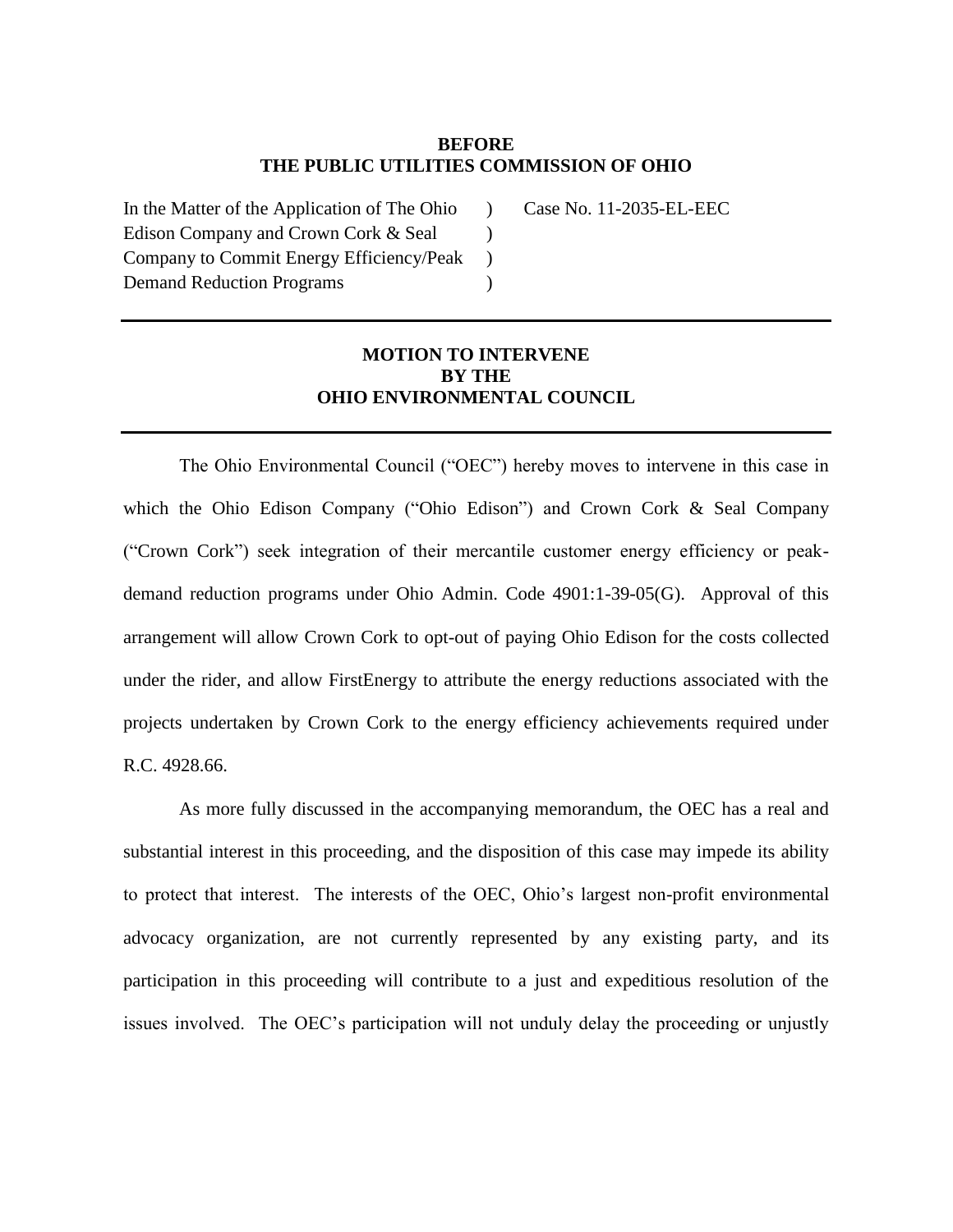prejudice any existing party. Accordingly, the OEC hereby moves to intervene in this proceeding pursuant to R.C. 4903.221 and O.A.C. 4901-1-11.

WHEREFORE, the OEC respectfully requests that the Commission grant its motion to intervene.

Respectfully submitted,

/s/ E. Camille Yancey E. Camille Yancey, Counsel of Record Nolan Moser Trent A. Dougherty Ohio Environmental Council 1207 Grandview Avenue, Suite 201 Columbus, Ohio 43212-3449 (614) 487-7506 – Telephone  $(614)$  487-7510 – Fax camille@theoec.org nolan@theoec.org trent@theoec.org

 **Attorneys for the OEC**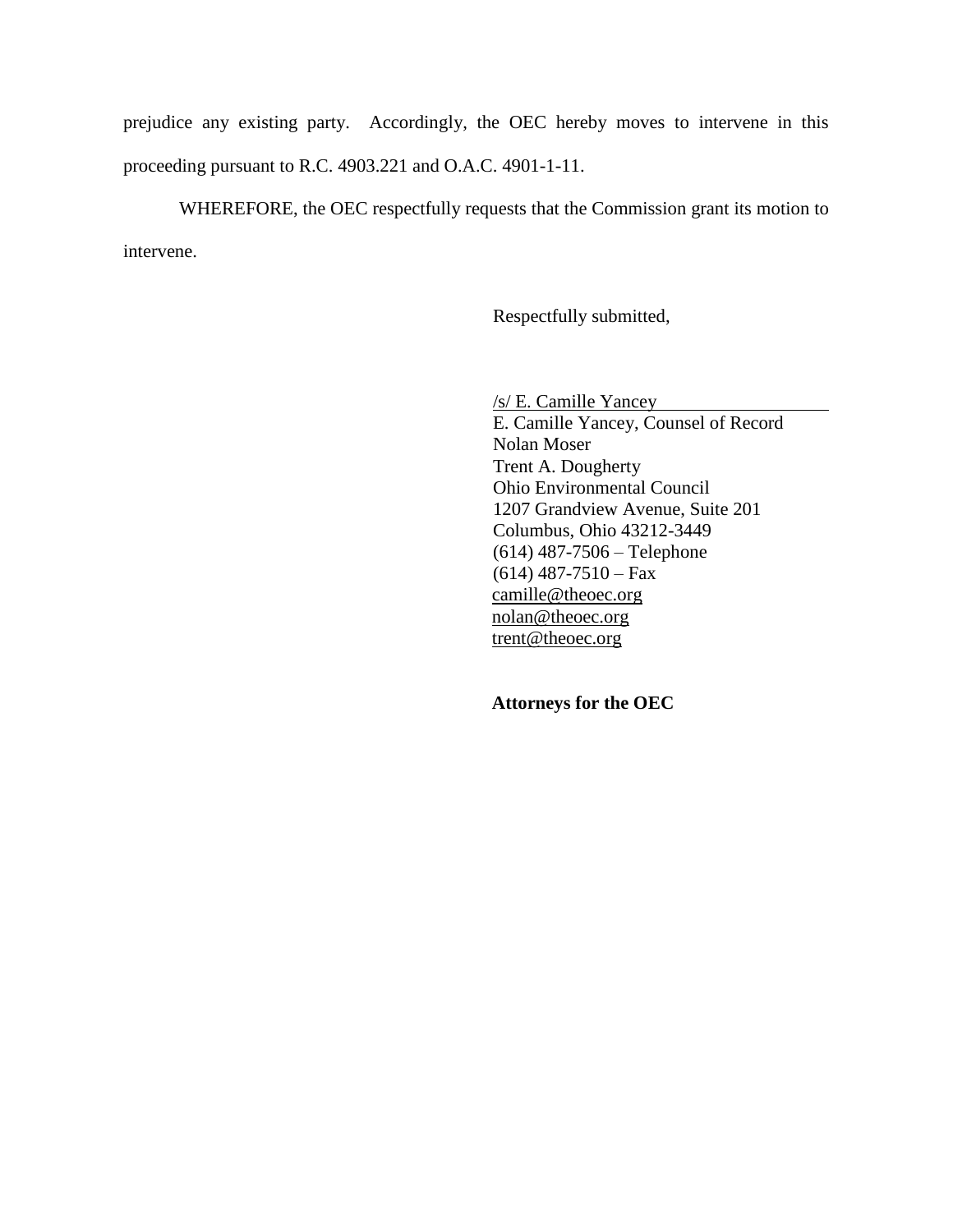#### **BEFORE THE PUBLIC UTILITIES COMMISSION OF OHIO**

 $\lambda$  $\lambda$  $\mathcal{L}$  $\lambda$ 

In the Matter of the Application of The Ohio Edison Company and Crown Cork & Seal Company to Commit Energy Efficiency/Peak Demand Reduction Programs

Case No. 11-2035-EL-EEC

#### **MEMORANDUM IN SUPPORT**

R.C. Section 4903.221 provides that any "person who may be adversely affected by a public utilities commission proceeding may intervene in such proceeding." The OEC is a non-profit, charitable organization comprised of a network of over 100 affiliated group members whose mission is to secure a healthier environment for all Ohioans. Throughout its 40-year history, the OEC has been a leading advocate for fresh air, clean water, and sustainable land and energy use. The OEC was an active participant in the effort that led to the inclusion of demand reduction and energy efficiency requirements in S.B. 221. The OEC has a real and substantial interest in assuring that the applicants' proposal will result in sufficient energy savings and that the applicants are eligible for a rider exemption under Ohio law. If the energy savings prove to be insufficient, there is a danger that Ohio Edison will not meet the energy savings required under R.C. 4928.66, nor will it have the benefit of the inclusion of Crown Cork under the rider to support measures which would result in compliance with the statutory requirements. Thus, there can be no question that the OEC has an interest in and may be adversely affected by the disposition of this case.

R.C. 4903.221(B) outlines four factors that the Commission shall consider when ruling on a motion to intervene in a proceeding. First, pursuant to R.C. 4903.221(B)(1), the Commission shall consider "The nature and extent of the prospective intervenor's interest."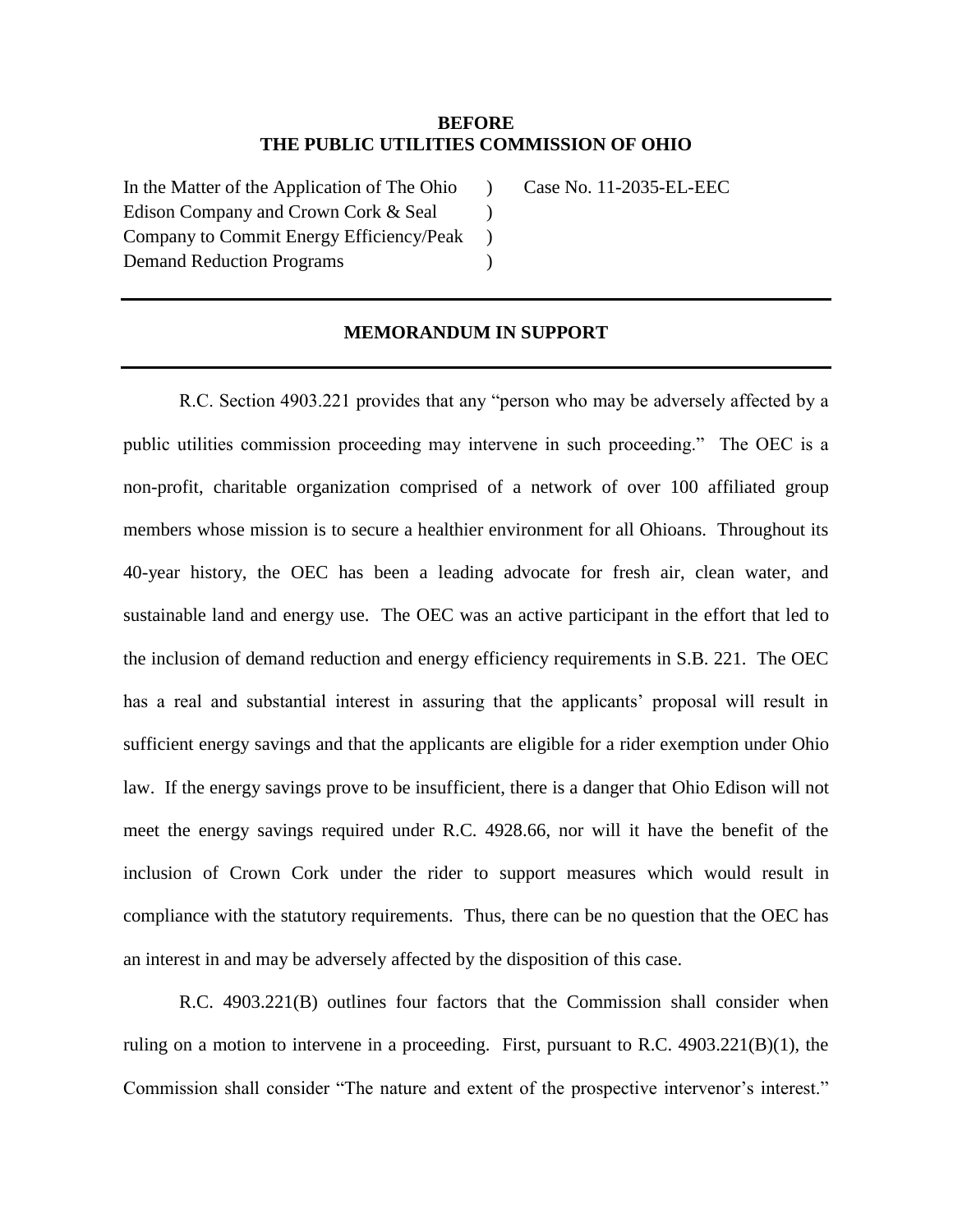The OEC is interested in ensuring that the energy efficiency and demand reduction benchmarks are met in a manner which comports with the letter and intent of S.B. 221. The OEC, as an environmental advocacy organization, has a special interest in the outcome of this case because the implementation of this special arrangement directly impacts the quality of programs by which Ohio Edison intends to meet the energy efficiency benchmarks required under R.C. § 4928.66.

Second, pursuant to R.C. 4903.221(B)(2), the Commission shall consider "The legal position advanced by the prospective intervenor and its probable relation to the merits of the case." This case involves the review of the reasonableness and lawfulness of the request for approval of a special arrangement between Crown Cork and Ohio Edison filed pursuant to Ohio Admin. Code 4901:1-39-08(B). The OEC maintains that the approval of such special arrangements, while allowed under R.C.  $\S 4928.66(A)(2)(c)$ , should be undertaken only after a thorough review of the proposed energy efficiency projects to be undertaken by a mercantile customer. The current application does not provide sufficient detail about the programs to determine whether approval is appropriate. Failure of any mercantile project to produce the stated energy efficiency savings could result in a failure of the electric distribution utility to comply with the statutory energy efficiency benchmarks. This would create hardship on Ohio's air quality and on its consumers and economy.

Third, pursuant to R.C. 4903.221(B)(3), the Commission shall consider "Whether the intervention by the prospective intervenor will unduly prolong or delay the proceedings." The OEC has significant experience dealing with electric utilities questions before the Commission and will not seek to delay the proceeding. The OEC's intervention will not unduly prolong or delay these proceedings.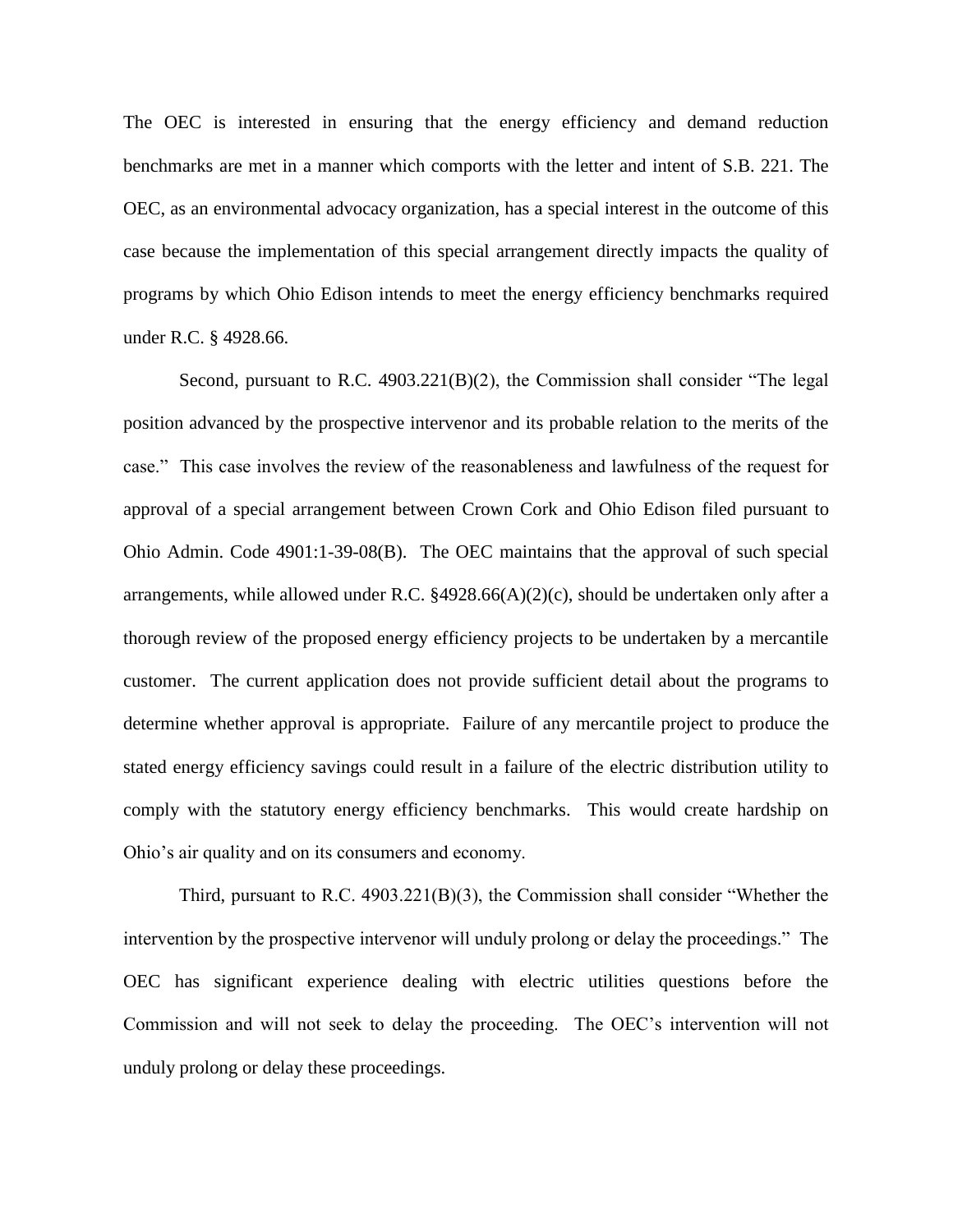Fourth, pursuant to R.C. 4903.221(B)(4), the Commission shall consider "Whether the prospective intervenor will significantly contribute to full development and equitable resolution of the factual issues." The OEC has actively participated in the implementation of the efficiency, renewable energy, and peak demand reduction benchmarks established by S.B. 221. As an active participant in cases before the Commission, the OEC has developed expertise that will contribute to the full development of the legal questions involved in this proceeding.

The OEC also satisfies the intervention requirements outlined in the Commission's rules. The criteria for intervention established by  $O.A.C. 4901-1-11(B)$  are identical to those provided by R.C. 4903.221, with the exception that the rules add a fifth factor that the Commission shall consider when ruling on a motion to intervene. Pursuant to O.A.C. 4901-1- 11(B)(5), the Commission shall consider "The extent to which the [intervenor's] interest is represented by existing parties." The OEC's interest is not fully represented by the existing parties. The OEC is the leading advocate for Ohio's environment. No other party to this proceeding has the mission of securing healthy air for all Ohioans, and no other party has been a continuous participant in cases before the Commission for the sole purpose of furthering this mission.

Finally, it is the Commission's stated policy "to encourage the broadest possible participation in its proceedings" (*see, e.g., Cleveland Elec. Illum. Co.*, Case No. 85-675-EL-AIR, Entry dated January 14, 1986, at 2). The Commission should not apply its intervention criteria in a manner that would favor one environmental or consumer advocate to the exclusion of others.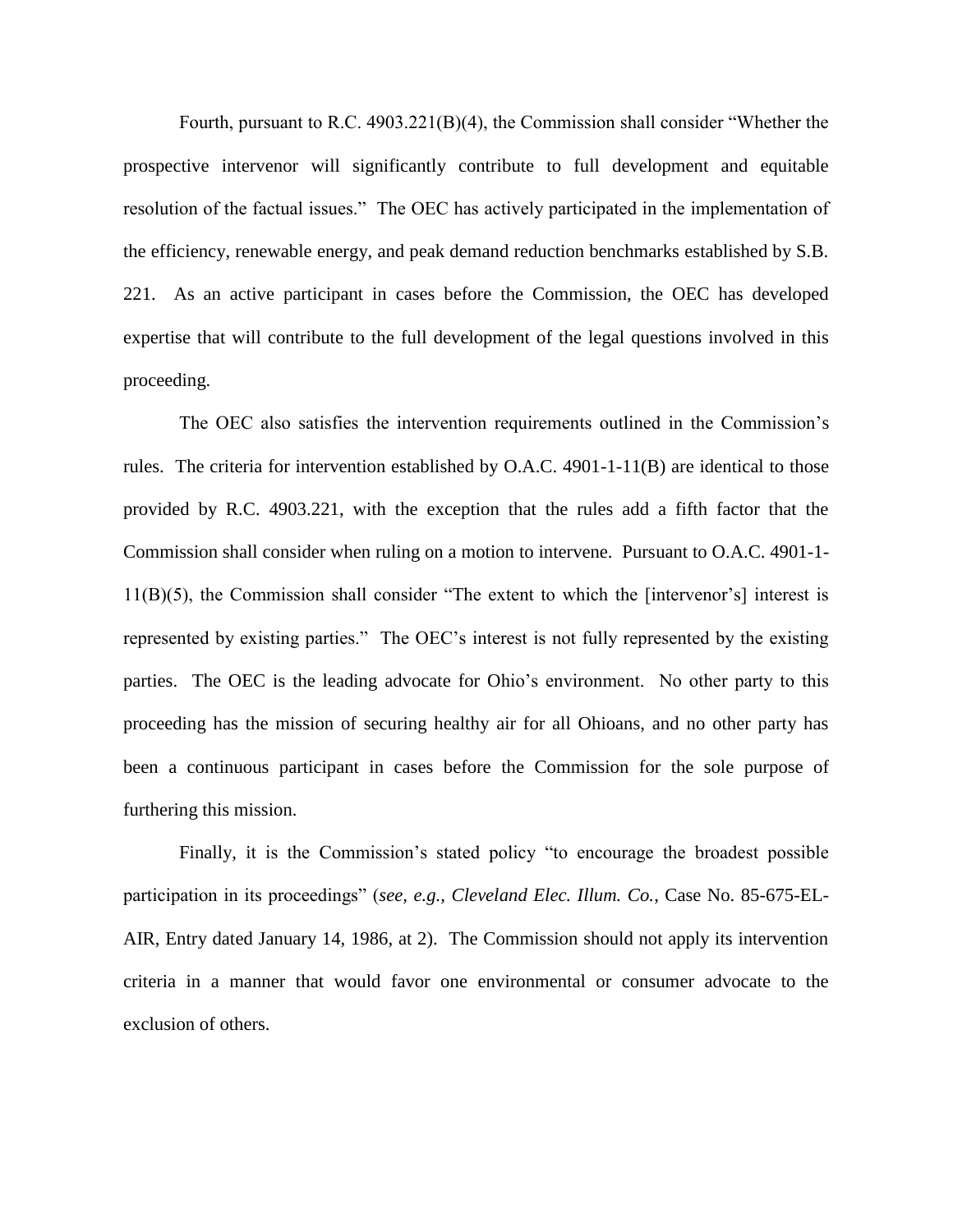The OEC meets all the criteria established by R.C. 4903.221 and O.A.C. 4901-1-

11(B)(5) and therefore should be granted leave to intervene in this proceeding.

WHEREFORE, the OEC respectfully requests that the Commission grant its motion to intervene.

Respectfully submitted,

/s/ E. Camille Yancey

E. Camille Yancey, Counsel of Record Nolan Moser Trent A. Dougherty Ohio Environmental Council 1207 Grandview Avenue, Suite 201 Columbus, Ohio 43212-3449 (614) 487-7506 – Telephone  $(614)$  487-7510 – Fax camille@theoec.org nolan@theoec.org trent@theoec.org

 **Attorneys for the OEC**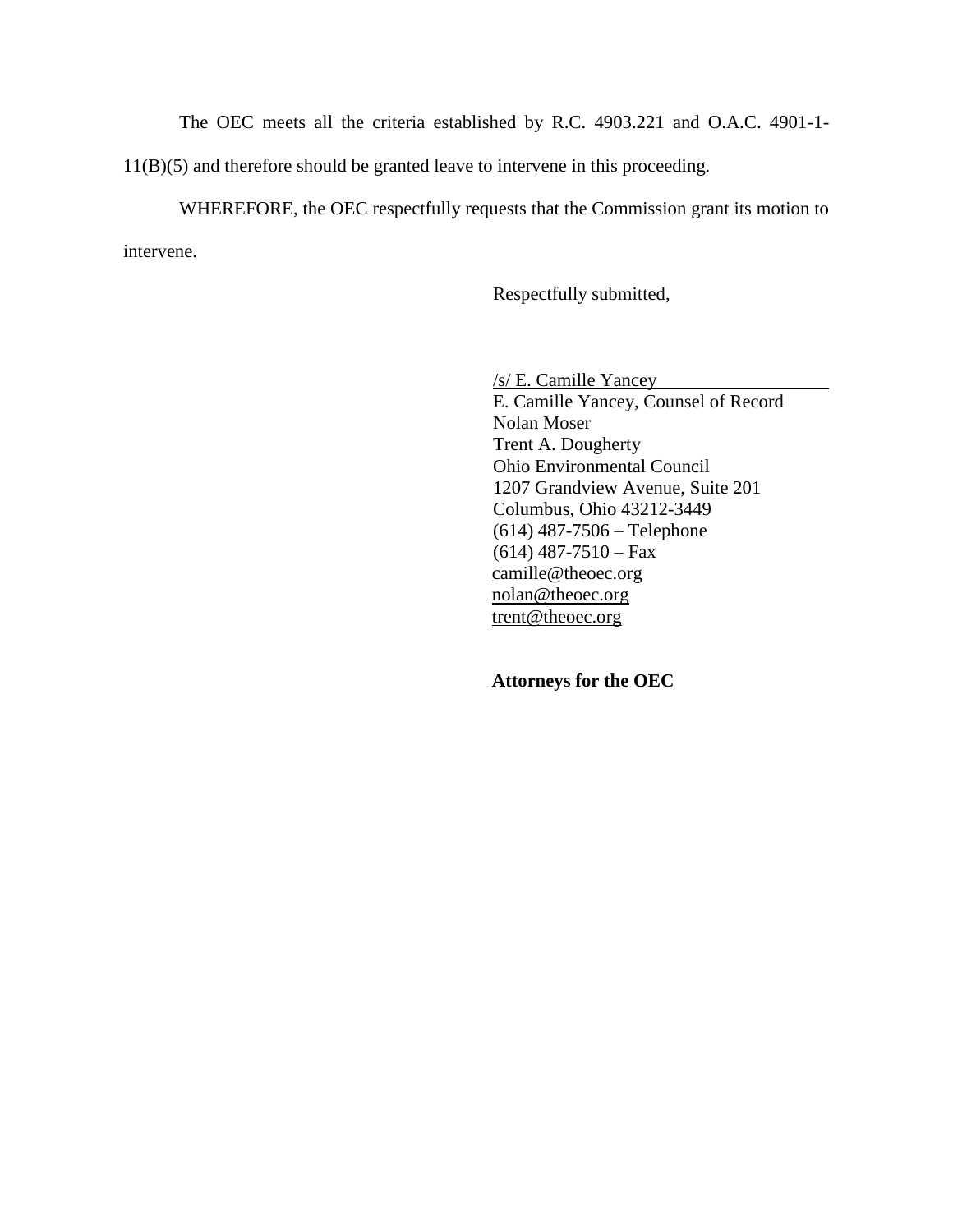# CERTIFICATE OF SERVICE

I hereby certify that a true copy of the foregoing has been served upon the following parties by first class or electronic mail this 1<sup>st</sup> day of June, 2011.

Shannon, Kevin P. Mr. Calfee, Halter & Griswold LLP 1400 KeyBank Center 800 Superior Avenue Cleveland, OH 44114-2688 Telephone: 216-622-8852 Fax: 216-241-0816

Flask, Michael Crown Cork & Seal Company P.O. Box 642 Massillon, OH 44648 Telephone: 330-833-1011 Ext. 217 Fax: 330-833-9932 Michael.flask@crowncork.com

Respectfully Submitted,

/s/ E. Camille Yancey E. Camille Yancey, Counsel of Record Nolan Moser Trent A. Dougherty

**Attorneys for the OEC**